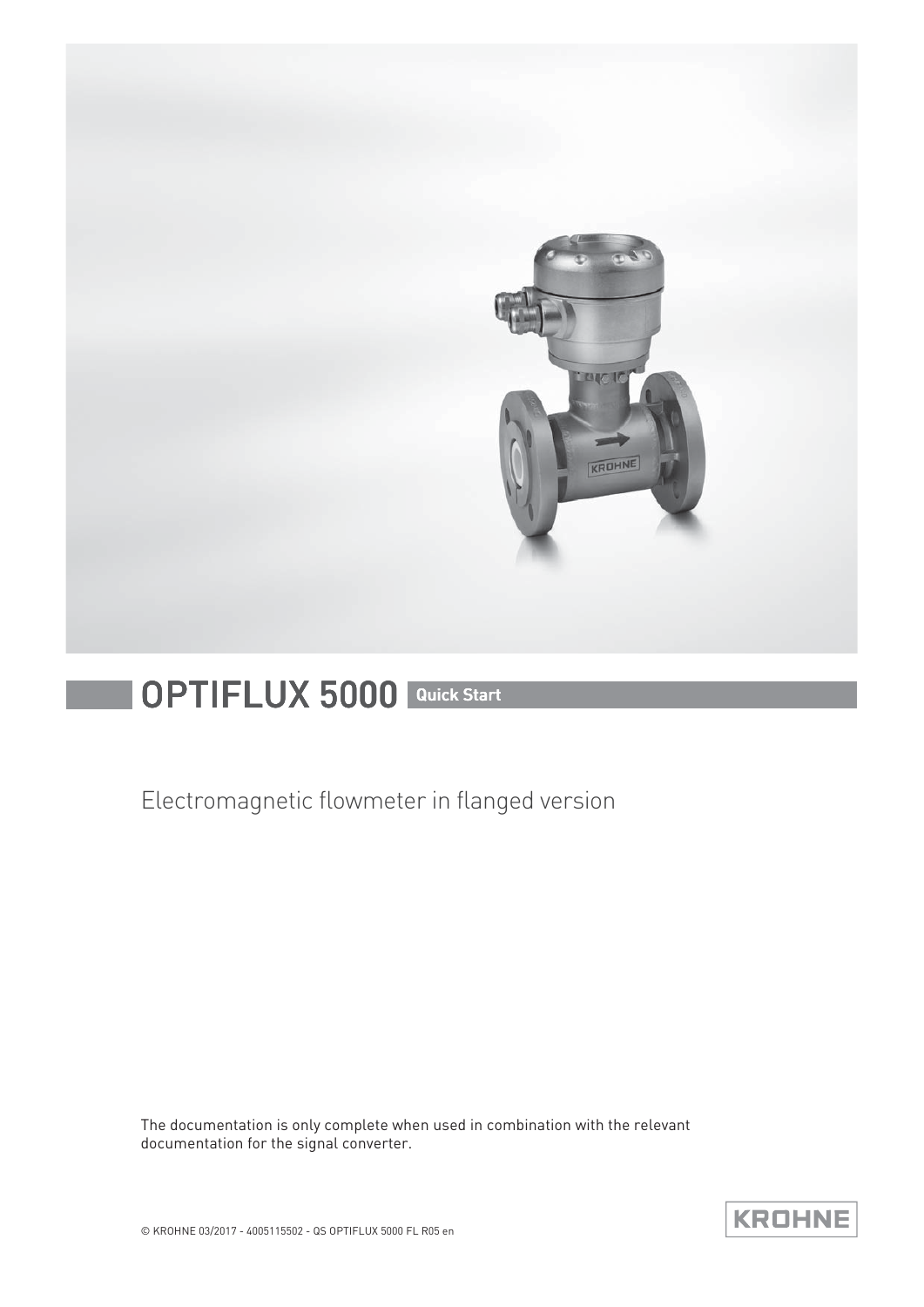$\sqrt{3}$  $\overline{\phantom{0}}$ 

 $\overline{4}$ 

|  |  | 1 Safety instructions |
|--|--|-----------------------|
|--|--|-----------------------|

### 2 Installation

| 3 Electrical connections | 16 |
|--------------------------|----|
|                          |    |
|                          |    |
|                          |    |
|                          |    |
|                          |    |
| 4 Technical data         | 18 |
|                          |    |
| 5 Notes                  | 23 |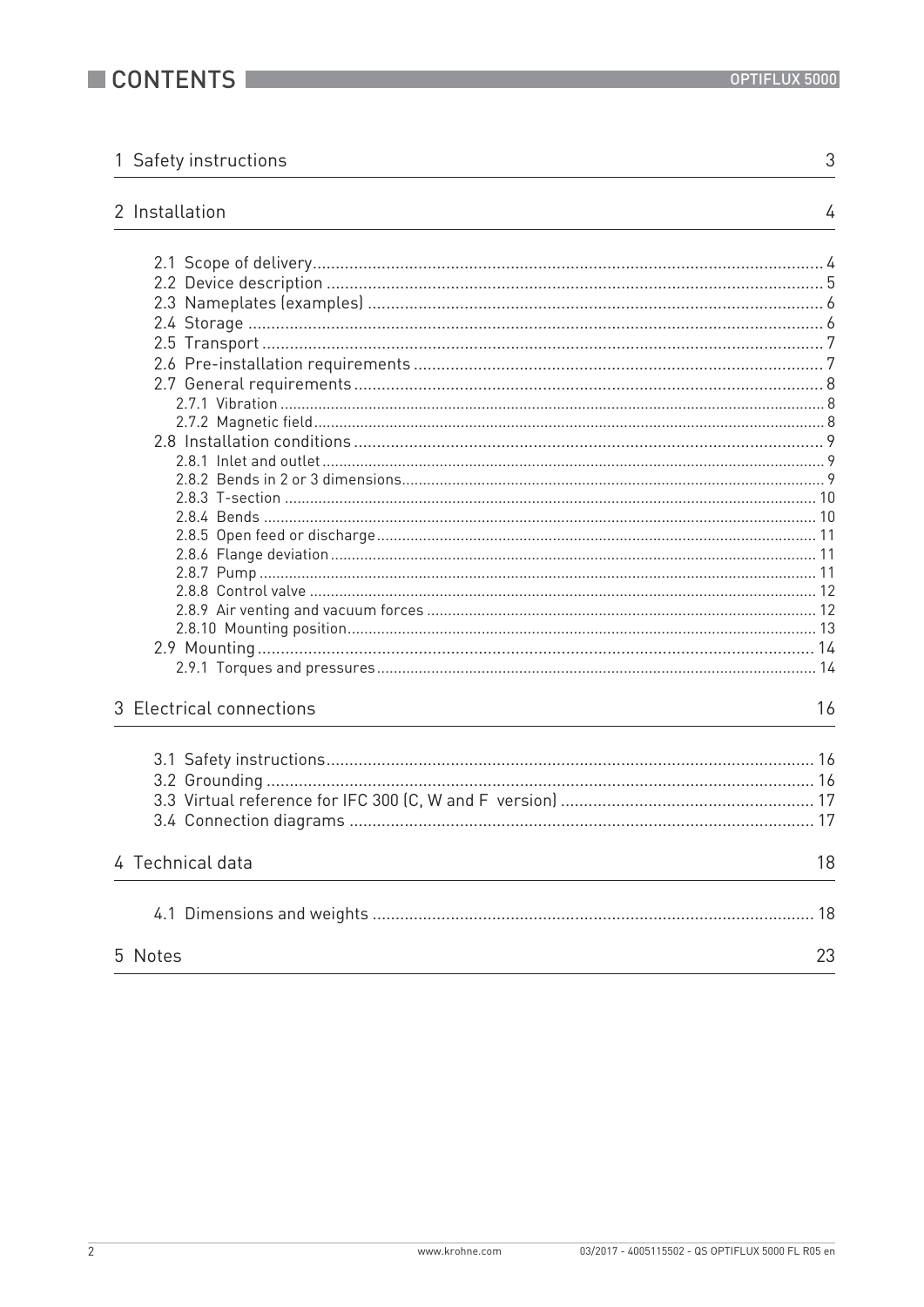### Warnings and symbols used

DANGER!

This information refers to the immediate danger when working with electricity.



### **DANGER!**

These warnings must be observed without fail. Even partial disregard of this warning can lead to serious health problems and even death. There is also the risk of seriously damaging the device or parts of the operator's plant.



### WARNING!

Disregarding this safety warning, even if only in part, poses the risk of serious health problems. There is also the risk of damaging the device or parts of the operator's plant.



### CAUTION!

Disregarding these instructions can result in damage to the device or to parts of the operator's plant.



### INFORMATION!

These instructions contain important information for the handling of the device.



### HANDLING

- This symbol designates all instructions for actions to be carried out by the operator in the specified sequence.
- $\bullet$  RESULT

This symbol refers to all important consequences of the previous actions.

### Safety instructions for the operator



#### CAUTION!

Installation, assembly, start-up and maintenance may only be performed by appropriately trained personnel. The regional occupational health and safety directives must always be observed.



#### LEGAL NOTICE!

The responsibility as to the suitability and intended use of this device rests solely with the user. The supplier assumes no responsibility in the event of improper use by the customer. Improper installation and operation may lead to loss of warranty. In addition, the "Terms and Conditions of Sale" apply which form the basis of the purchase contract.



### INFORMATION!

- Further information can be found on the supplied CD-ROM in the manual, on the data sheet, in special manuals, certificates and on the manufacturer's website.
- If you need to return the device to the manufacturer or supplier, please fill out the form contained on the CD-ROM and send it with the device. Unfortunately, the manufacturer cannot repair or inspect the device without the completed form.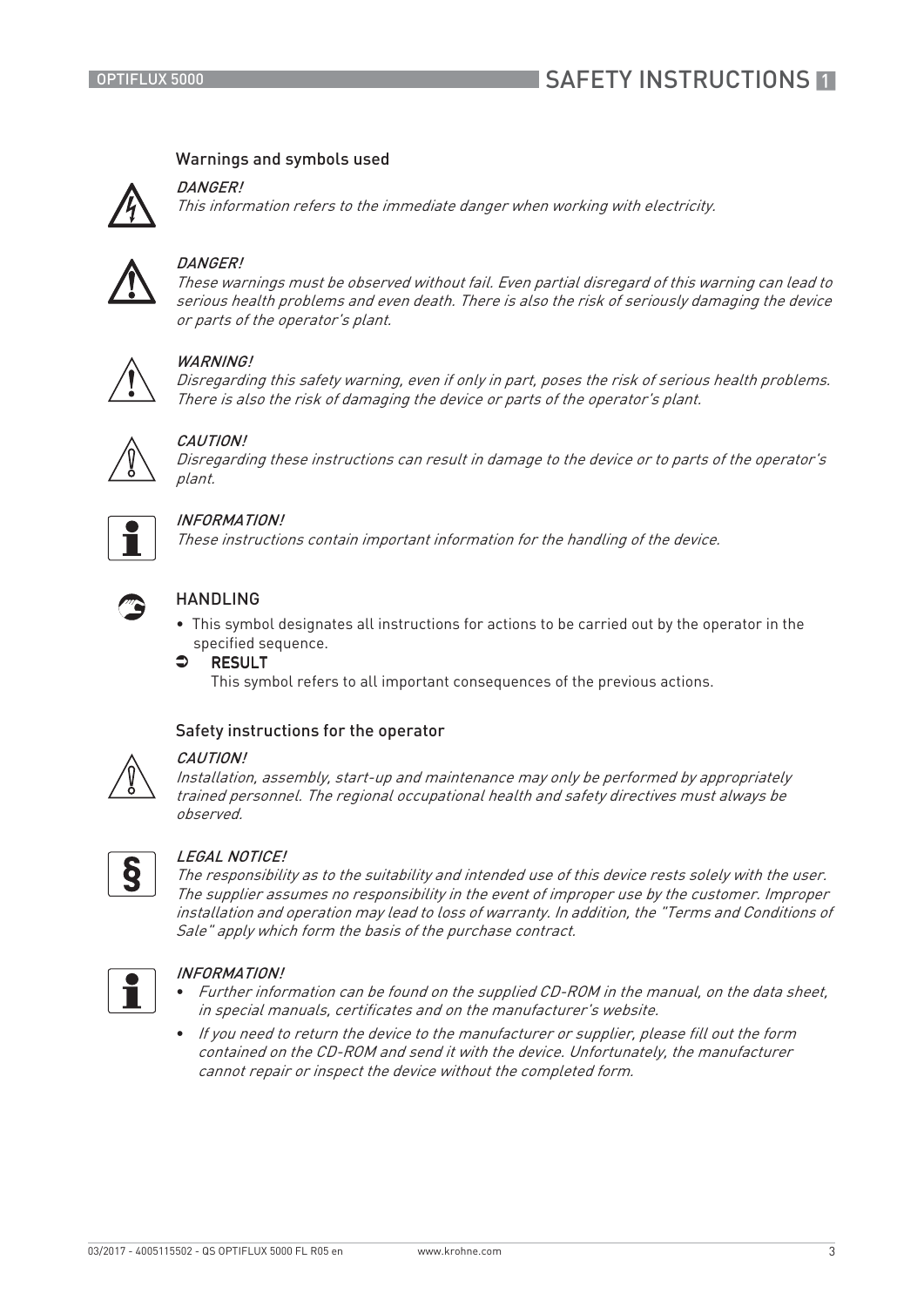## **2 INSTALLATION**

### 2.1 Scope of delivery



### INFORMATION!

Do a check of the packing list to make sure that you have all the elements given in the order.



#### INFORMATION!

Inspect the packaging carefully for damages or signs of rough handling. Report damage to the carrier and to the local office of the manufacturer.



#### INFORMATION!

The remote version will arrive in two cartons. One carton contains the converter and one carton contains the sensor.



#### Figure 2-1: Scope of delivery

- 1 Ordered flowmeter
- 2 Product documentation
- 3 Factory calibration report
- 4 CD-ROM with product documentation in available languages
- 5 Grounding rings (optional)
- 6 Signal cable (remote versions only)



### INFORMATION!

Assembly materials and tools are not part of the delivery. Use the assembly materials and tools in compliance with the applicable occupational health and safety directives.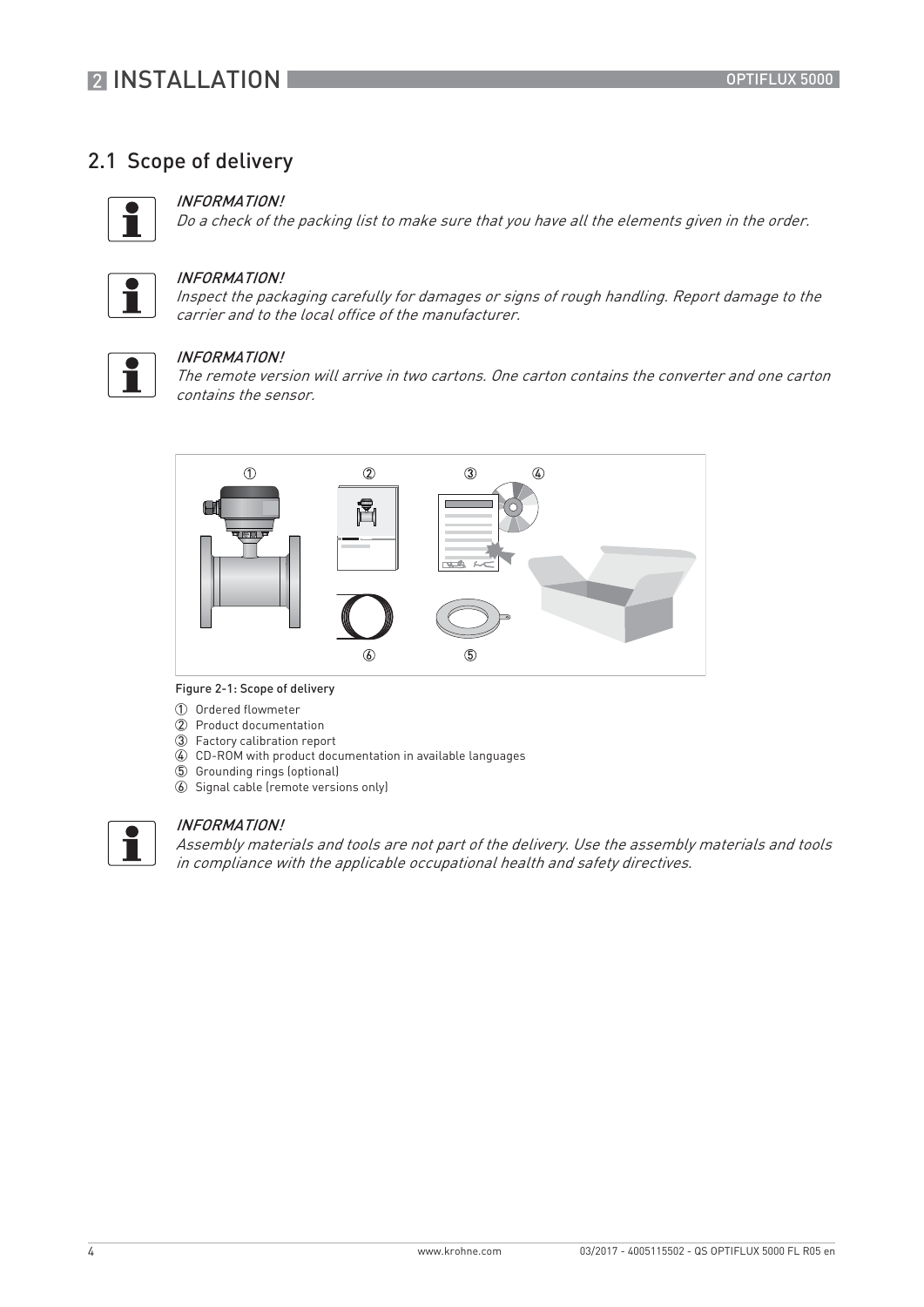### 2.2 Device description

Electromagnetic flowmeters are designed exclusively to measure the flow and conductivity of electrically conductive, liquid media.



#### INFORMATION!

Product specific information and extensive product specification is available using PICK, the Product Information Center KROHNE web-tool. PICK can be found via the service menu button on the KROHNE.com website.



#### The following versions are available:

- Compact version (the signal converter is mounted directly on the measuring sensor)
- Remote version (electrical connection to the measuring sensor via field current and signal cable)





1 Remote version

- 2 Compact version with IFC 300 signal converter
- 3 Compact version with IFC 100 (0°) signal converter
- 4 Compact version with IFC 100 (45°) signal converter
- 5 Compact version with stainless steel IFC 100 (10°) signal converter
- 6 Compact version with IFC 050 (10°) signal converter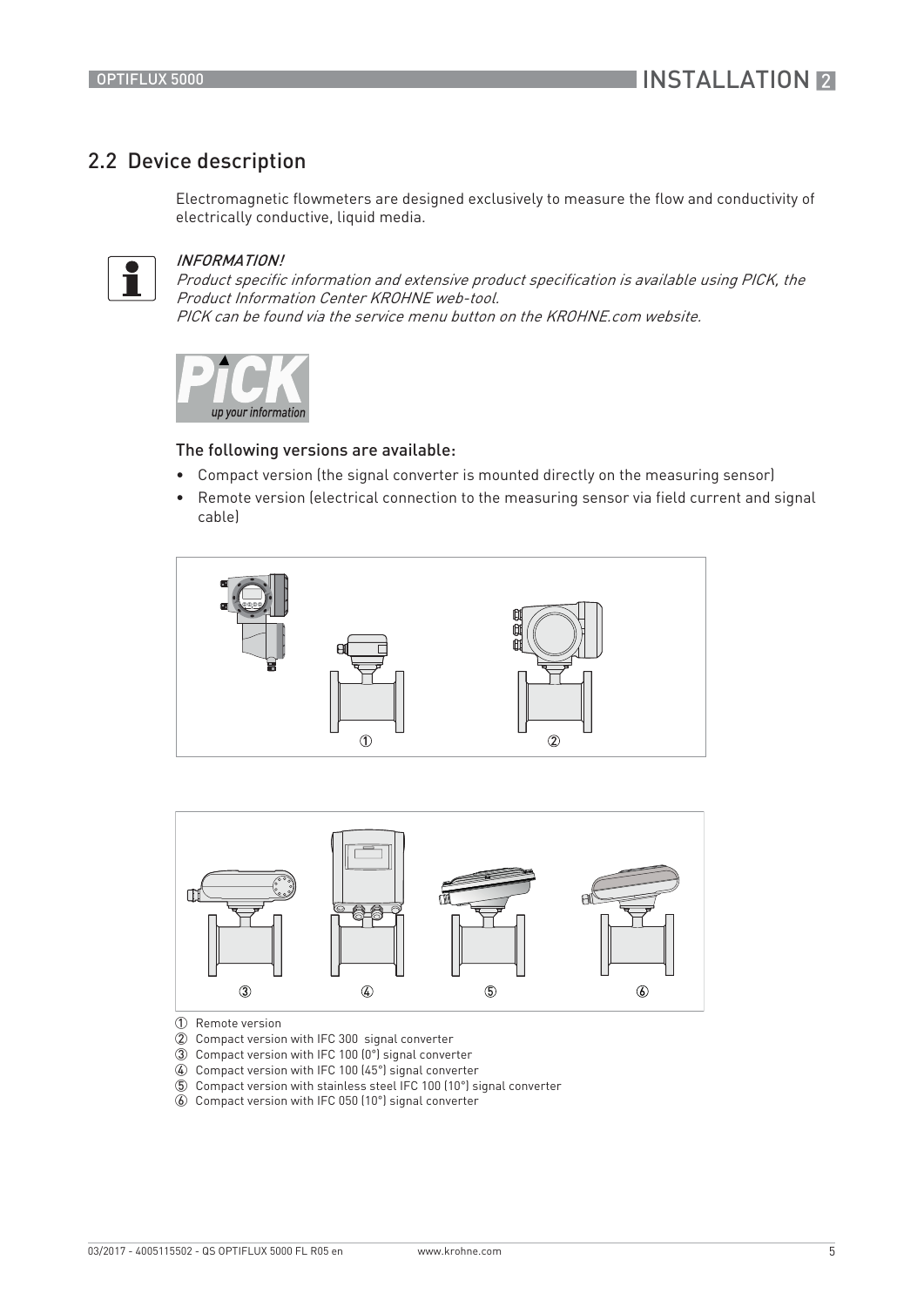## 2.3 Nameplates (examples)



#### INFORMATION!

Look at the device nameplate to ensure that the device is delivered according to your order. Check for the correct supply voltage printed on the nameplate.

|               | <b>KROHNE</b>                                         | Altometer, Dordrecht<br>NL - 3313 LC                 |
|---------------|-------------------------------------------------------|------------------------------------------------------|
| $\circled{2}$ | OPTIFLUX 5000 FL<br>S/N: Axx xxxxx Manufactured: 20XX | 0038                                                 |
|               | $GK = 2.714$ $GKL = 5.123$<br>DN: 80mm / 3 inch       | PED (97/23/EC):<br>PS1=40 bar @ TS1<=40°C            |
| 3             | IP66/67                                               | PS2=32 bar @ TS2 =180°C<br>$PT = 60$ bar @ TT = 20°C |
|               |                                                       | 4.                                                   |

- 1 Name and address of the manufacturer
- 2 Type designation of the flowmeter and CE sign with number(s) of notified body / bodies
- 3 Calibration data
- 4 PED data

### 2.4 Storage

- Store the device in a dry and dust-free location.
- Avoid lasting direct exposure to the sun.
- Store the device in its original packaging.
- Storage temperature: -50...+70°C / -58...+158°F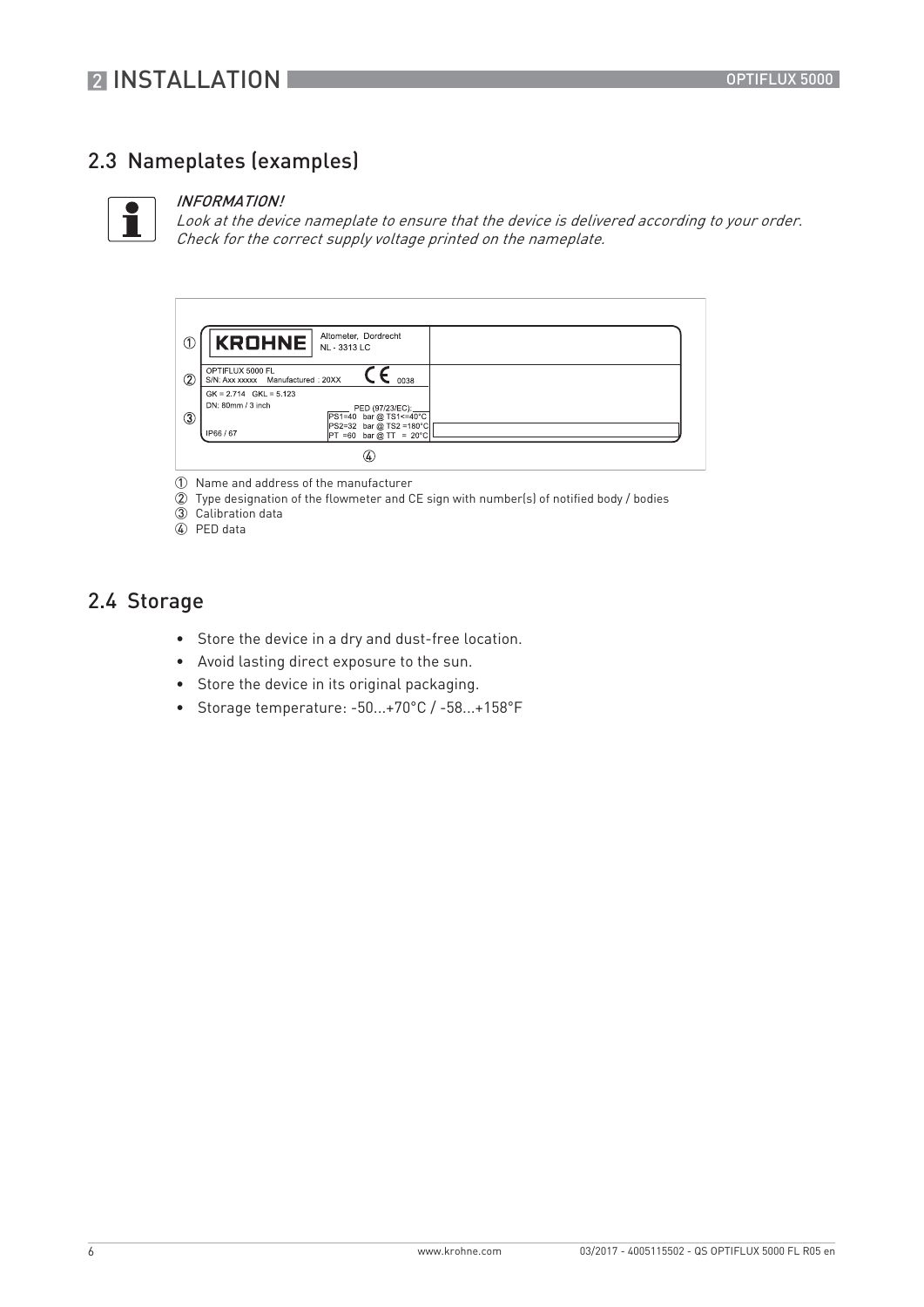## **INSTALLATION 2**

### 2.5 Transport

### Signal converter

• No special requirements.

### Compact version

- Do not lift the device by the signal converter housing.
- Do not use lifting chains.
- To transport flange devices, use lifting straps. Wrap these around both process connections.



Figure 2-2: Transport

### 2.6 Pre-installation requirements

### Make sure that you have all necessary tools available:

- Allen key (4 mm)
- Small screwdriver
- Wrench for cable glands
- Wrench for wall mounting bracket (remote version only)
- Torque wrench for installing flowmeter in pipeline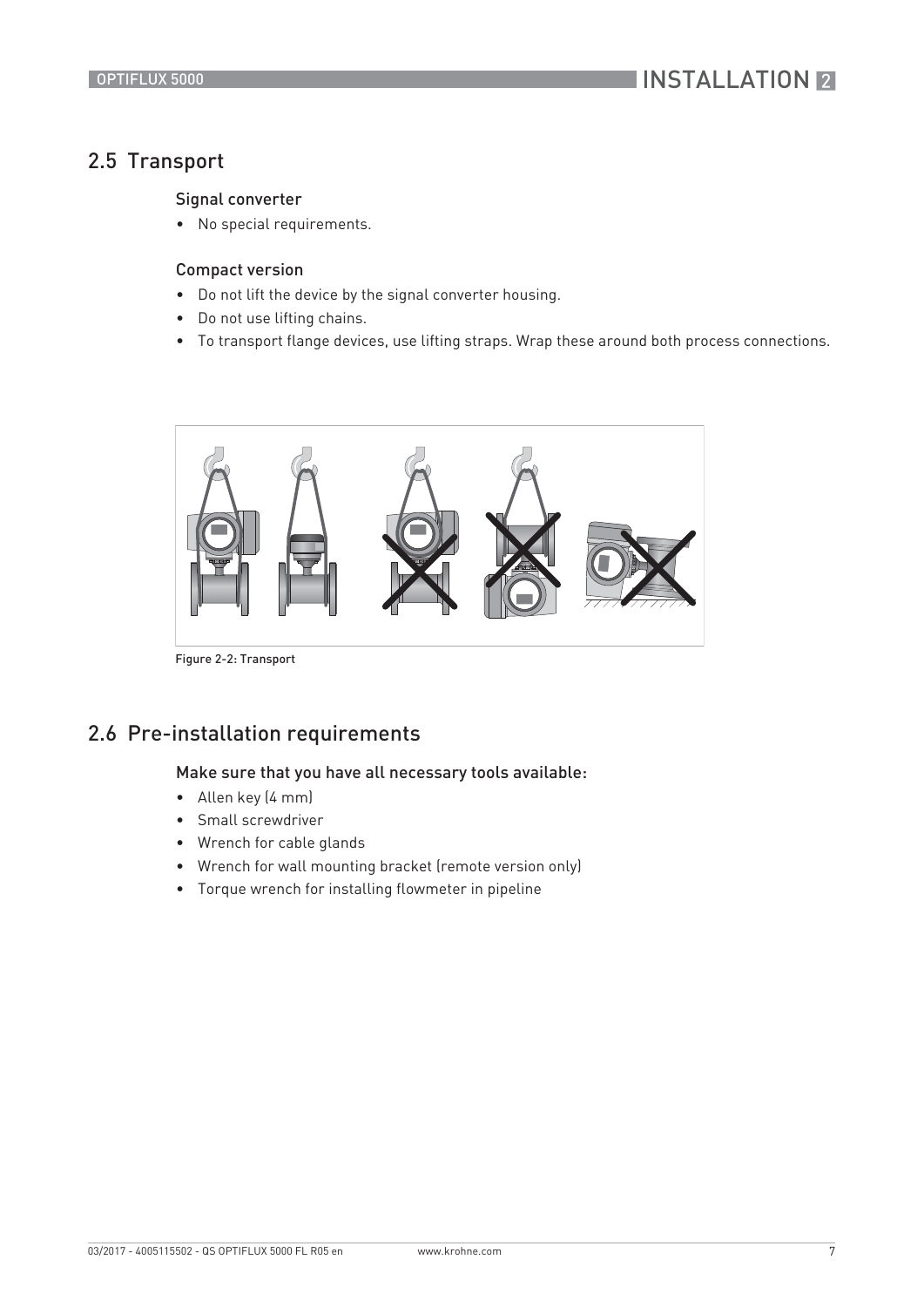### 2.7 General requirements



#### INFORMATION!

The following precautions must be taken to ensure reliable installation. • Make sure that there is adequate space to the sides.

- Protect the signal converter from direct sunlight and install a sun shade if necessary.
- Signal converters installed in control cabinets require adequate cooling, e.g. by fan or heat exchanger.
- Do not expose the signal converter to intense vibration. The flowmeters are tested for a vibration level in accordance with IEC 68-2-64.

### 2.7.1 Vibration



Figure 2-3: Avoid vibrations

### 2.7.2 Magnetic field



Figure 2-4: Avoid magnetic fields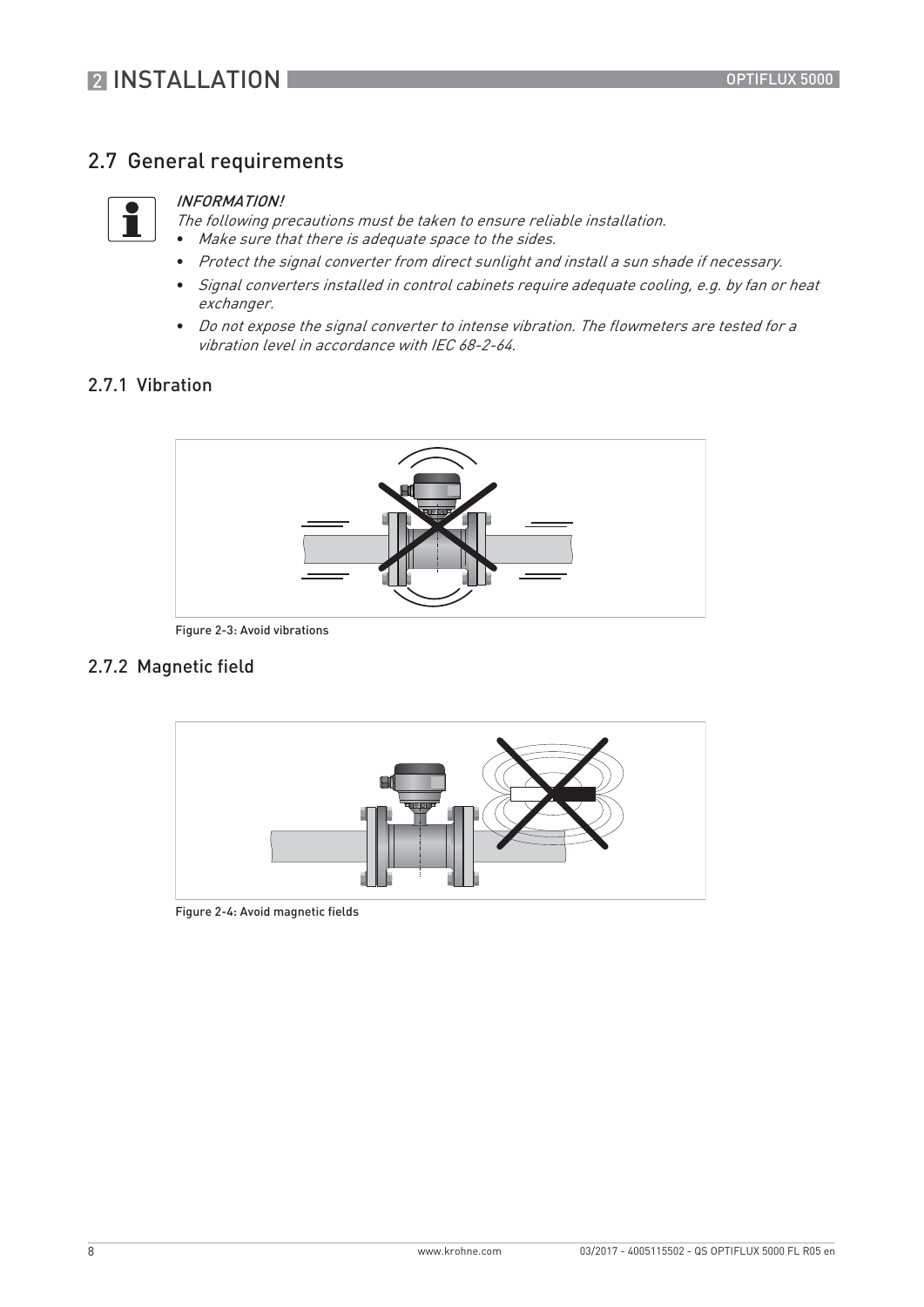### 2.8 Installation conditions

### 2.8.1 Inlet and outlet



#### Figure 2-5: Recommended inlet and outlet

1 Refer to chapter "Bends in 2 or 3 dimensions"  $2 \geq 2 DN$ 



### INFORMATION!

Sensors of type VN02 up to DN10: The inlet and outlet sections are enclosed inside the sensor.

### 2.8.2 Bends in 2 or 3 dimensions



Figure 2-6: Inlet when using 2 and/or 3 dimensional bends upstream of the flowmeter Inlet length: using bends in 2 dimensions:  $\geq 5$  DN; when having bends in 3 dimensions:  $\geq 10$  DN



### INFORMATION!

2 Dimensional bends occur in a vertical plane only, while 3 Dimensional bends occur in both vertical and horizontal plane.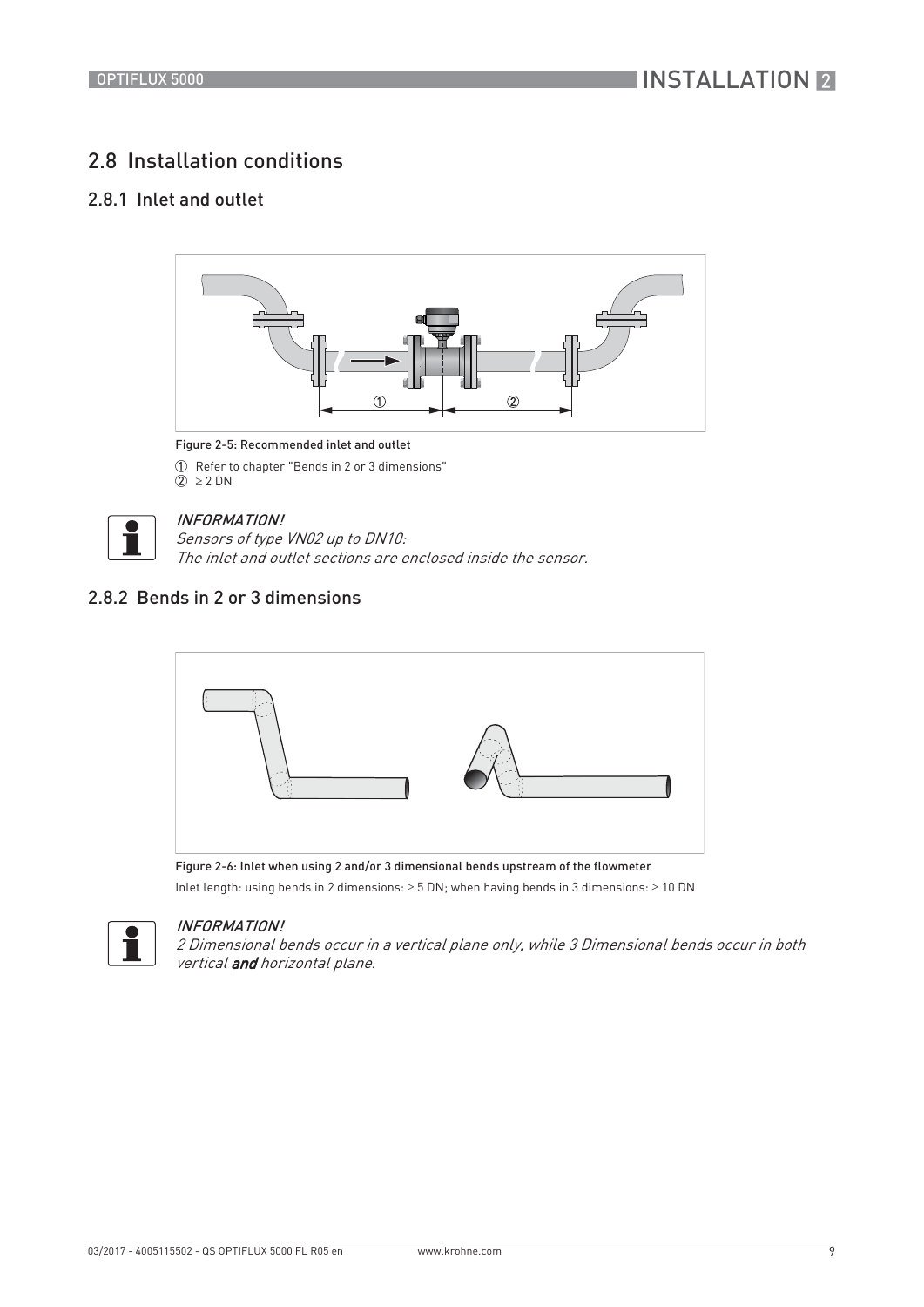### 2.8.3 T-section



Figure 2-7: Distance behind a T-section  $\textcircled{1} \geq 10 \text{ DN}$ 

### 2.8.4 Bends



Figure 2-8: Installation in bending pipes



Figure 2-9: Installation in bending pipes



CAUTION! Avoid draining or partial filling of the flow sensor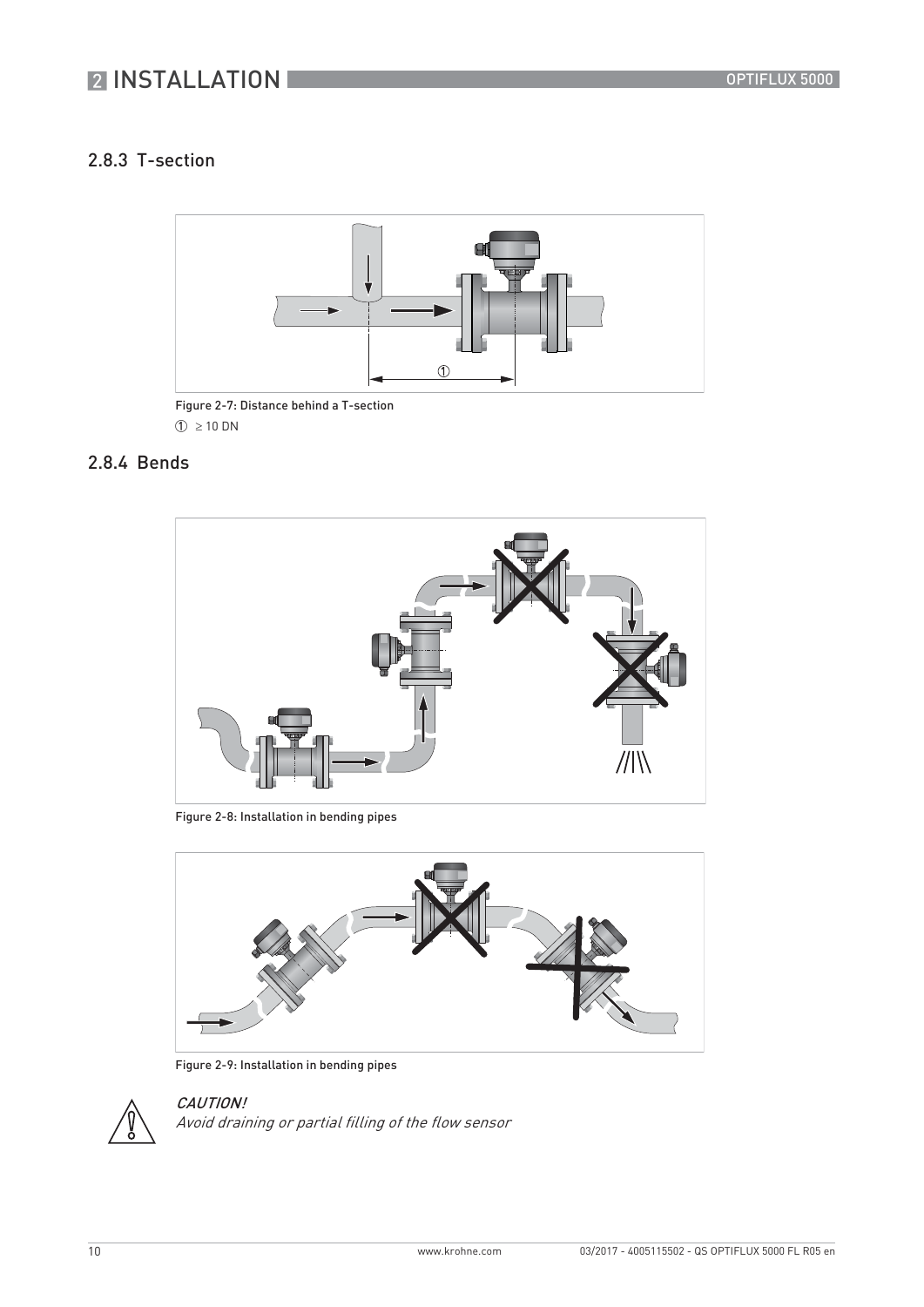### 2.8.5 Open feed or discharge



Figure 2-10: Installation in front of an open discharge

### 2.8.6 Flange deviation



### CAUTION!

Max. permissible deviation of pipe flange faces:  $L_{max} - L_{min} \le 0.5$  mm / 0.02"



Figure 2-11: Flange deviation

### $\mathbb{O}$  L<sub>max</sub>

 $2 L_{min}$ 

### 2.8.7 Pump



Figure 2-12: Installation behind a pump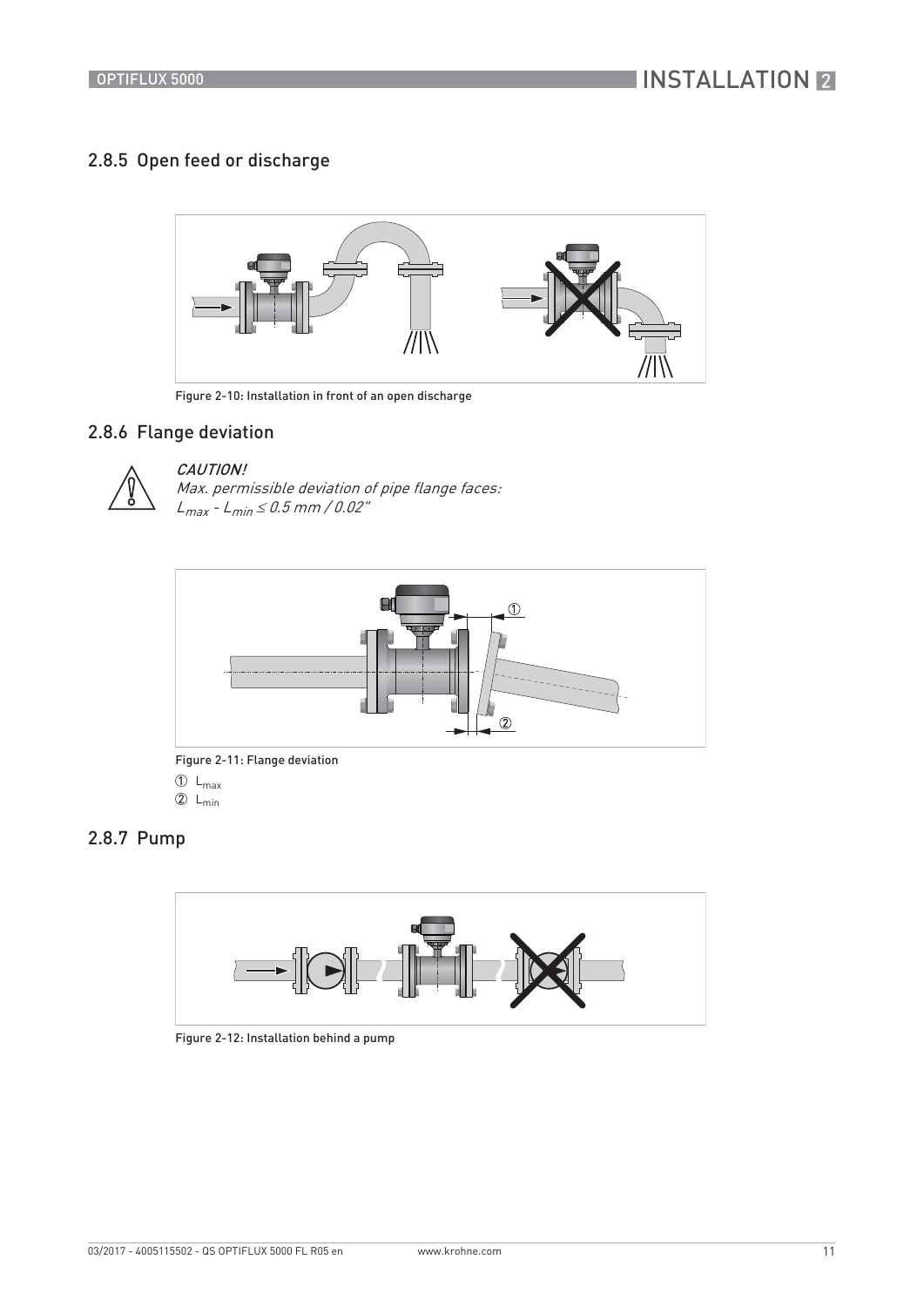### 2.8.8 Control valve



Figure 2-13: Installation in front of a control valve

### 2.8.9 Air venting and vacuum forces



Figure 2-14: Air venting  $\textcircled{1} \geq$  5 m / 17 ft 2 Air ventilation point



Figure 2-15: Vacuum  $(1) \ge 5$  m / 17 ft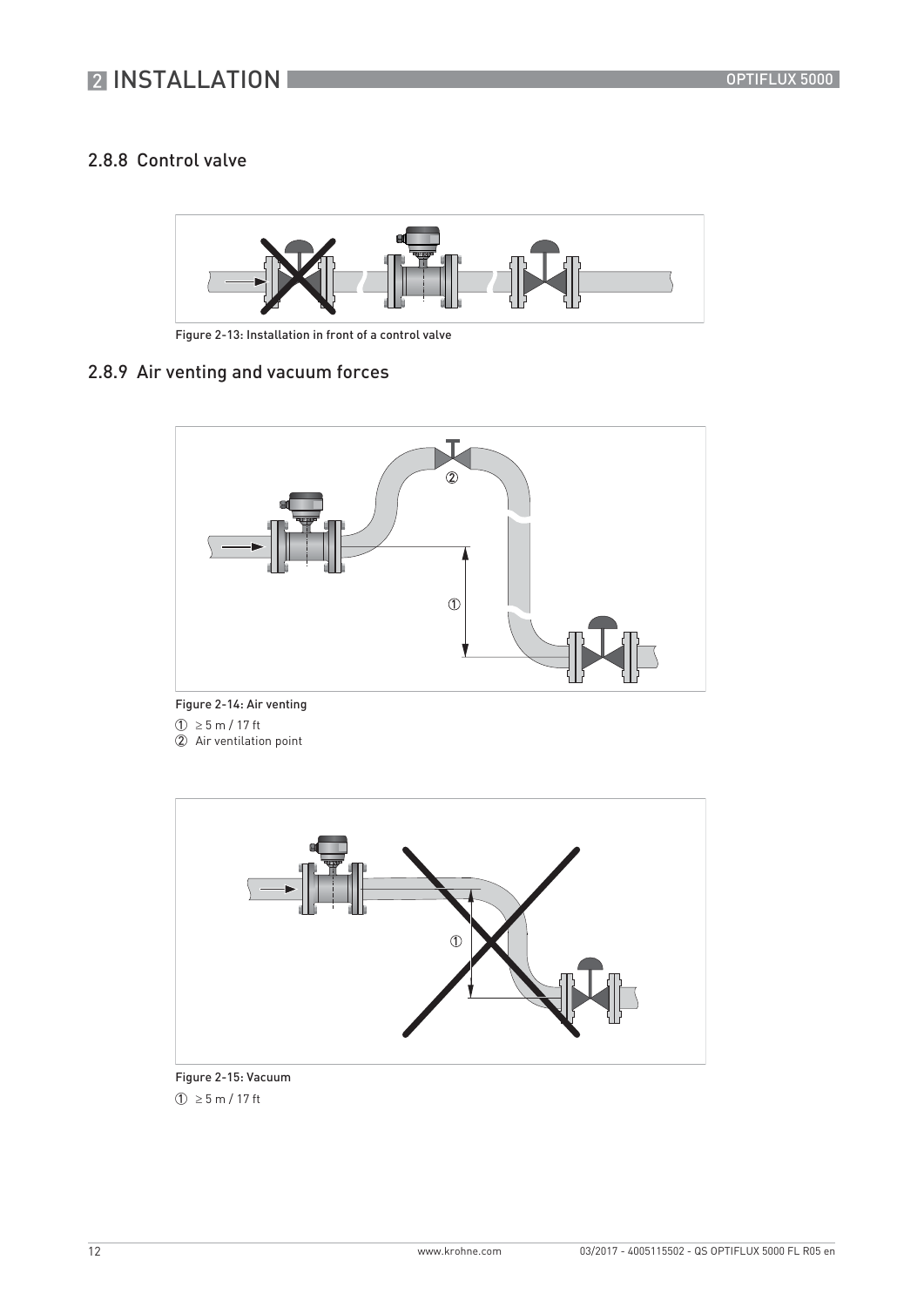### 2.8.10 Mounting position



Figure 2-16: Mounting position

- Install flow sensor in line with the pipe axis.
- Pipe flange faces must be parallel to each other.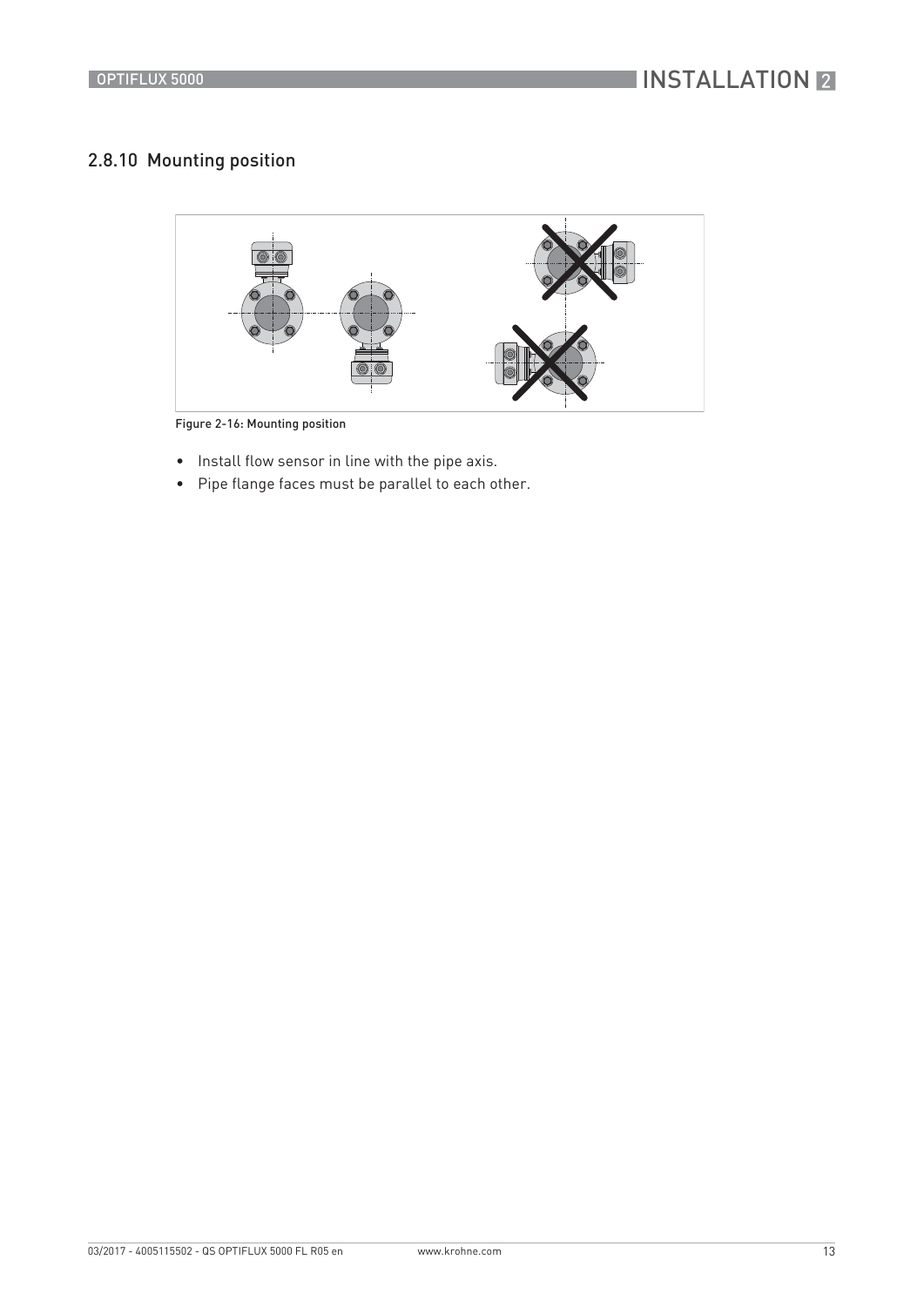### 2.9 Mounting



#### CAUTION!

Please take care to use the proper gasket to prevent damaging the liner of the flowmeter. In general, the use of spiral wound gaskets is not advised, as it could severely damage the liner of the flowmeter.

### 2.9.1 Torques and pressures

#### Tighten the bolts in fixed order, see picture:

- Step 1: by hand
- Step 2: approx. 10% of max. torque
- Step 3: approx. 25% of max. torque
- Step 4: approx. 50% of max. torque
- Step 5: approx. 80% of max. torque
- Step 6: 100% of max. torque given in table





#### INFORMATION!

Diameters DN80 to DN300 have more bolts than the drawing in the picture above shows. Please continue in the same sequence to tighten the other bolts.



#### CAUTION!

With the instrument, 4 PTFE gaskets are delivered (2 to be used with installation, 2 as spare). There are no other gaskets required.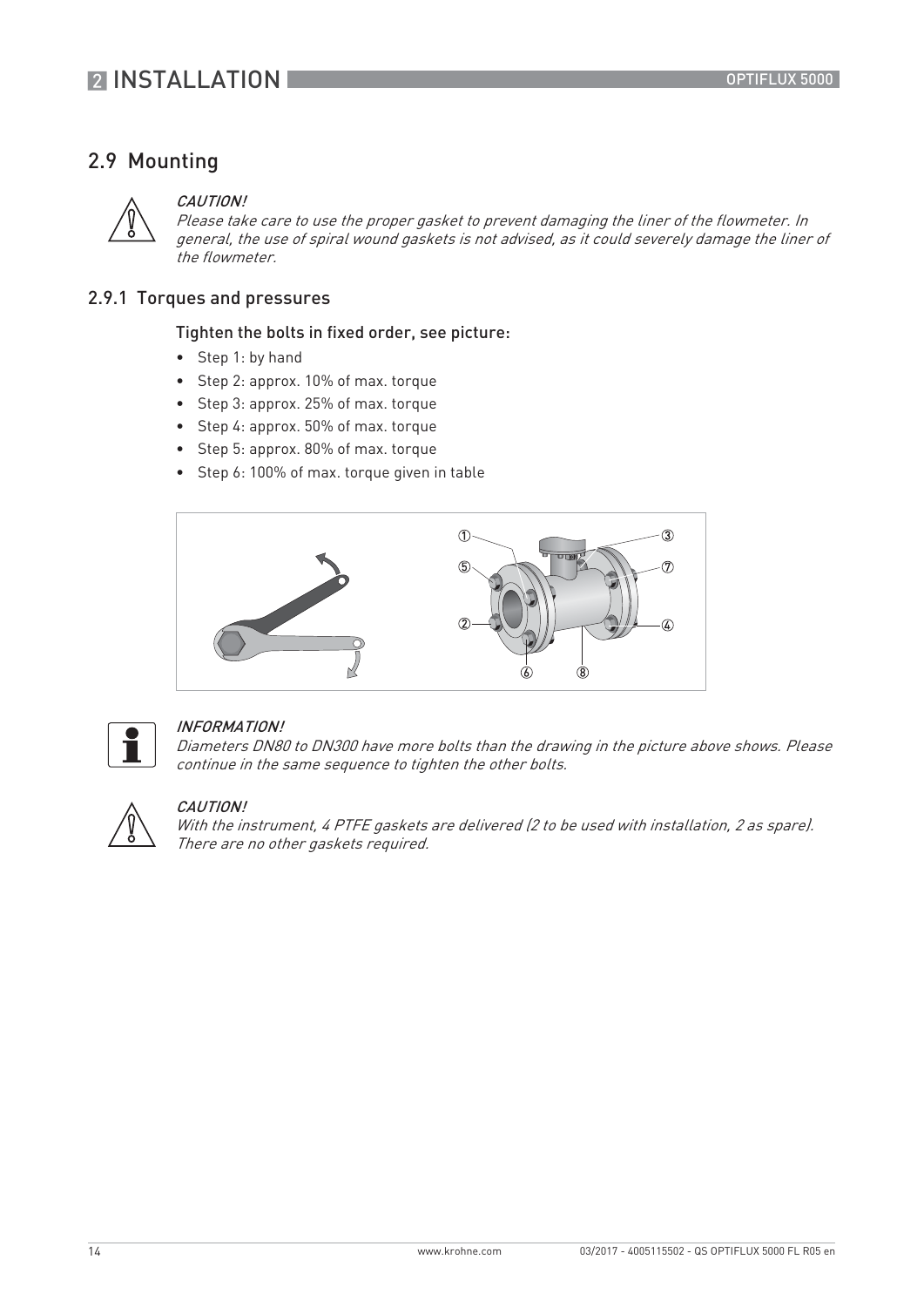The specified torque values are dependent on variables (temperature, bolt material, gasket material, lubricants, etc.) which are not within the control of the manufacturer. Therefore the values should be regarded as indicative only.

The torque values in the following tables are based 8.8 bolts and a friction coefficient 0.14.

| <b>Nominal size</b> | <b>Pressure rating</b> | <b>Bolts</b>     | Recommended torque<br>[Nm] |      |  |  |  |  |  |
|---------------------|------------------------|------------------|----------------------------|------|--|--|--|--|--|
| $DN$ [mm]           |                        |                  | Min.                       | Max. |  |  |  |  |  |
| 15                  | <b>PN 40</b>           | $4 \times M$ 12  | 50                         | 70   |  |  |  |  |  |
| 25                  | <b>PN 40</b>           | $4 \times M$ 12  | 50                         | 70   |  |  |  |  |  |
| 40                  | <b>PN 40</b>           | $4 \times M16$   | 100                        | 175  |  |  |  |  |  |
| 50                  | <b>PN 40</b>           | $4 \times M$ 16  | 100                        | 175  |  |  |  |  |  |
| 80                  | <b>PN 40</b>           | $8 \times M16$   | 100                        | 175  |  |  |  |  |  |
| 100                 | <b>PN 16</b>           | $8 \times M16$   | 100                        | 175  |  |  |  |  |  |
| 150                 | <b>PN 16</b>           | $8 \times M$ 20  | 200                        | 340  |  |  |  |  |  |
| 200                 | <b>PN 10</b>           | $8 \times M$ 20  | 200                        | 340  |  |  |  |  |  |
| 250                 | <b>PN 10</b>           | $12 \times M$ 20 | 250                        | 340  |  |  |  |  |  |
| 300                 | <b>PN 10</b>           | $12 \times M$ 20 | 250                        | 340  |  |  |  |  |  |

### EN 1092-1

### ASME B 16.5

| <b>Nominal size</b><br>[inch] | <b>Flange class</b><br>[lb] | <b>Bolts</b>      | Recommended torque<br>[ftlb] |      |  |  |  |  |  |
|-------------------------------|-----------------------------|-------------------|------------------------------|------|--|--|--|--|--|
|                               |                             |                   | Min.                         | Max. |  |  |  |  |  |
| 1/2                           | 300                         | $4 \times 1/2$ "  | 40                           | 80   |  |  |  |  |  |
|                               | 150 / 300                   | $4 \times 1/2$ "  | 40                           | 80   |  |  |  |  |  |
| 11/2                          | 150 / 300                   | $4 \times 1/2$ "  | 60                           | 80   |  |  |  |  |  |
| $\overline{2}$                | 150 / 300                   | $4 \times 5/8"$   | 80                           | 160  |  |  |  |  |  |
| 3                             | 150 / 300                   | $4 \times 5/8"$   | 100                          | 160  |  |  |  |  |  |
| 4                             | 150                         | $8 \times 5/8"$   | 100                          | 160  |  |  |  |  |  |
| 6                             | 150                         | $8 \times 3/4$ "  | 150                          | 280  |  |  |  |  |  |
| 8                             | 150                         | $8 \times 3/4$ "  | 200                          | 280  |  |  |  |  |  |
| 10                            | 150                         | $12 \times 7/8$ " | 250                          | 450  |  |  |  |  |  |
| 12                            | 150                         | $12 \times 7/8$ " | 300                          | 450  |  |  |  |  |  |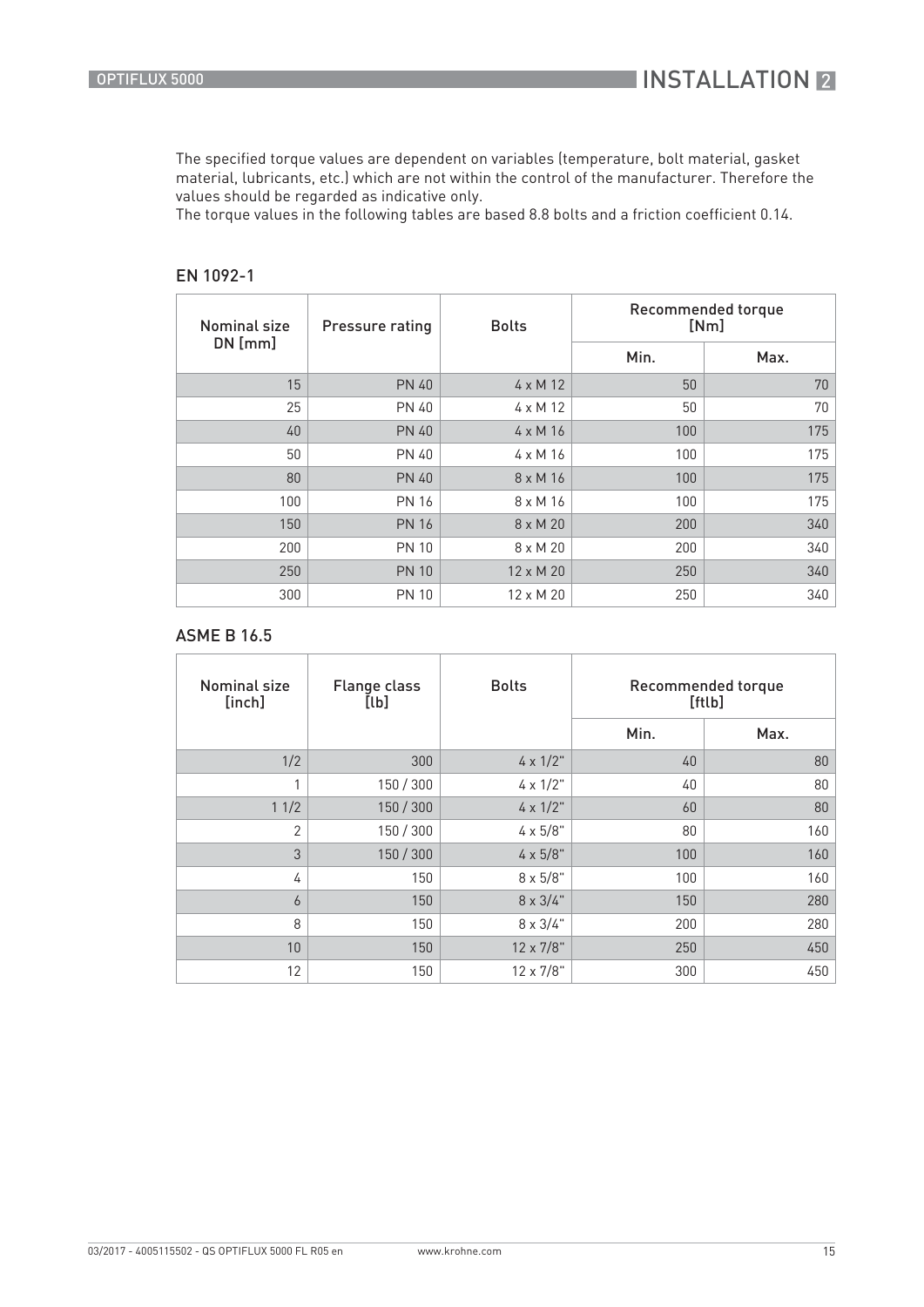### 3.1 Safety instructions



### DANGER!

All work on the electrical connections may only be carried out with the power disconnected. Take note of the voltage data on the nameplate!



### DANGER!

Observe the national regulations for electrical installations!



#### DANGER!

For devices used in hazardous areas, additional safety notes apply; please refer to the Ex documentation.

### **WARNING!**

Observe without fail the local occupational health and safety regulations. Any work done on the electrical components of the measuring device may only be carried out by properly trained specialists.



#### INFORMATION!

Look at the device nameplate to ensure that the device is delivered according to your order. Check for the correct supply voltage printed on the nameplate.

### 3.2 Grounding



### DANGER!

The device must be grounded in accordance with regulations in order to protect personnel against electric shocks.



#### Figure 3-1: Grounding

1 Metal pipelines, not internally coated. Grounding without grounding rings.



### INFORMATION!

Grounding can be omitted with Virtual Reference (option on IFC 300 converter). For detailed information refer to Virtual reference for IFC 300 (C, W and F version) on page 17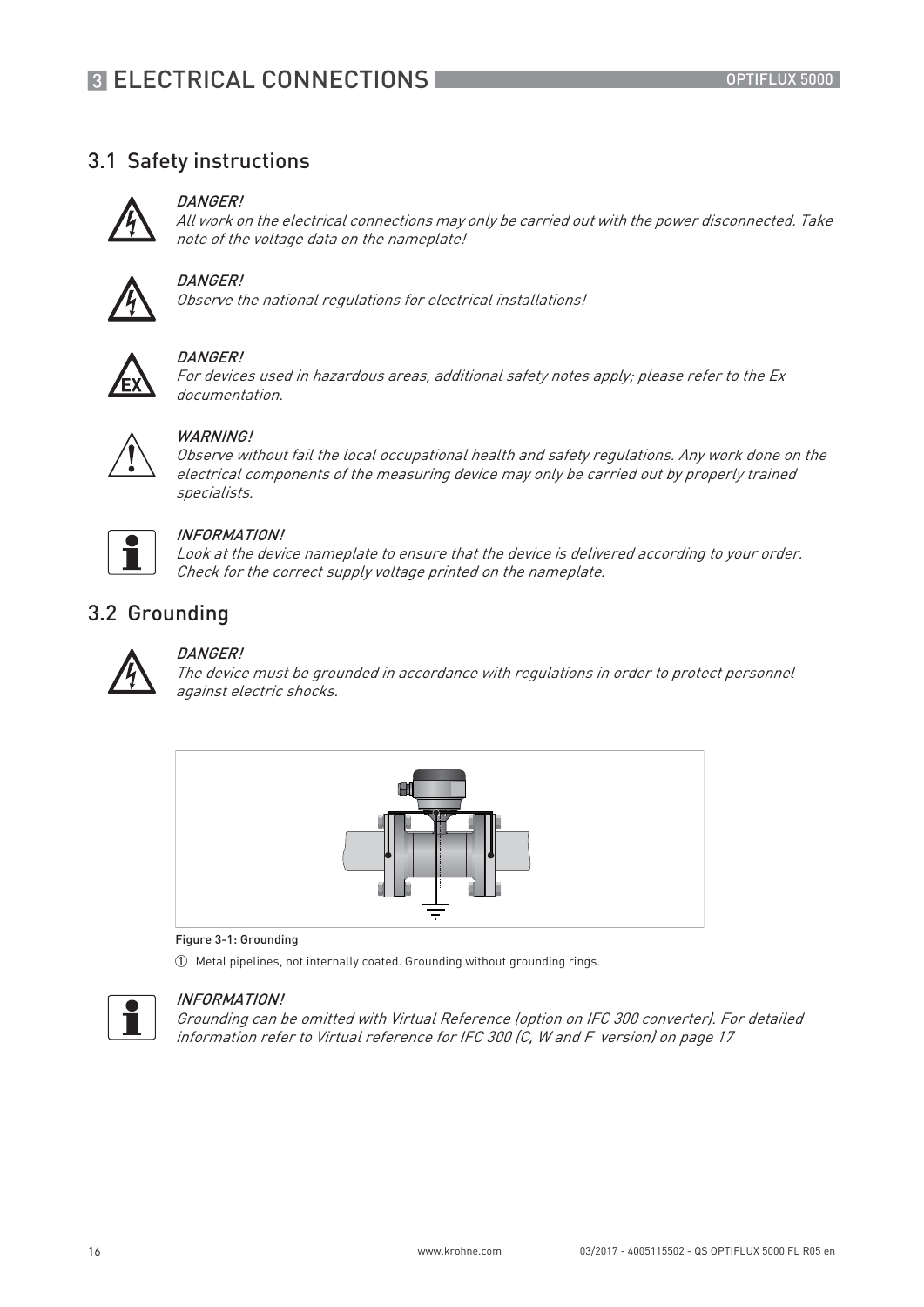## 3.3 Virtual reference for IFC 300 (C, W and F version)



Figure 3-2: Virtual reference

### Minimum requirements:

- Size:  $\ge$  DN10 / 3/8"
- Electrical conductivity:  $\geq 200$  µS/cm
- Signal cable: max. 50 m / 164 ft, type DS

### 3.4 Connection diagrams



#### INFORMATION!

For the connection diagrams please refer to the documentation of the applicable signal converter.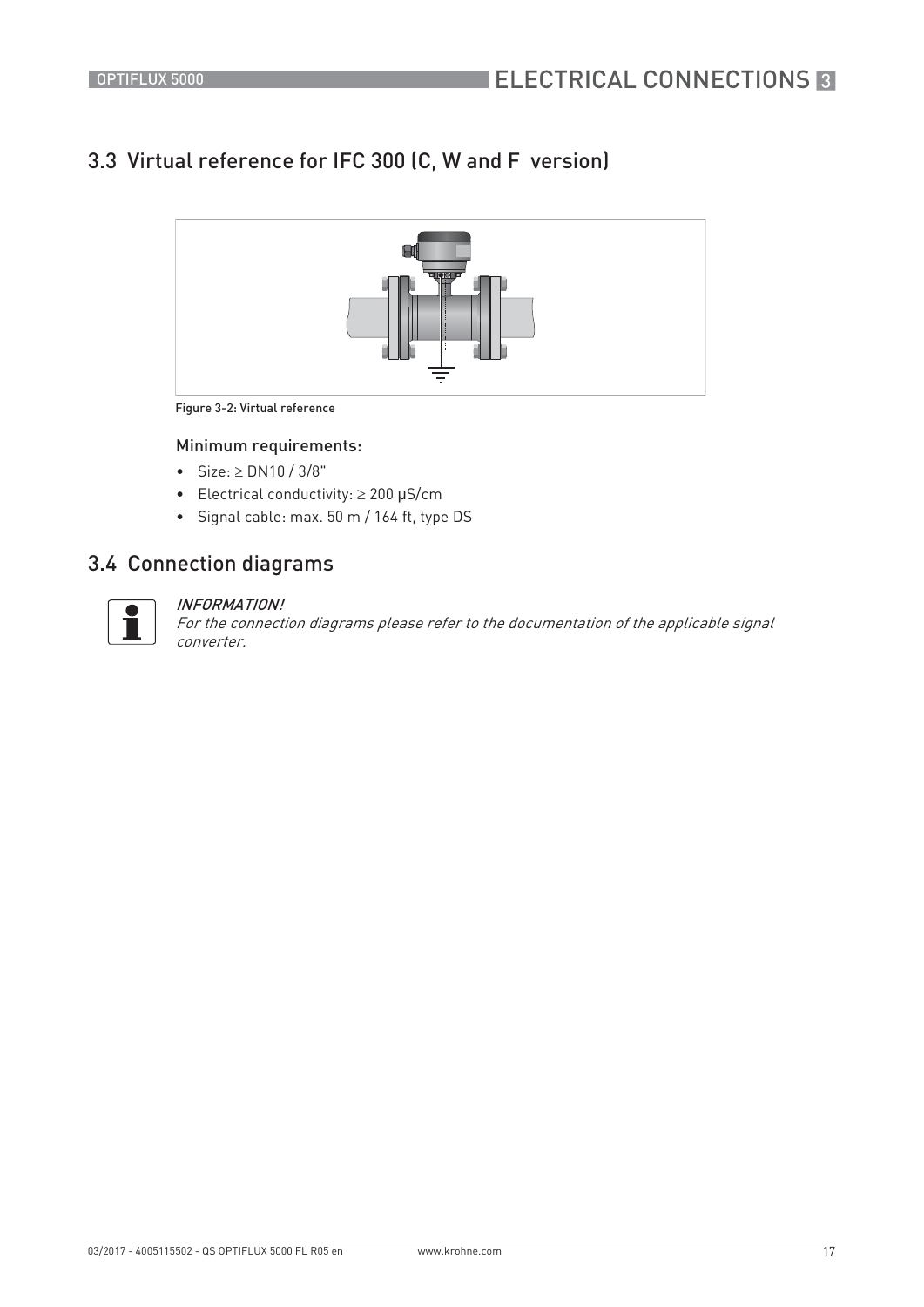## 4.1 Dimensions and weights

| <b>Remote version</b>                  |         |        | $a = 88$ mm $/ 3.5"$   |
|----------------------------------------|---------|--------|------------------------|
|                                        | b       | с      | $b = 139$ mm / 5.5" ①  |
|                                        | a       |        | $c = 106$ mm $/ 4.2$ " |
|                                        | lн      |        | Total height = $H + a$ |
| Compact version with :<br>IFC 300      | b       | c      | $a = 155$ mm / 6.1"    |
|                                        |         |        | $b = 230$ mm / 9.1" ①  |
|                                        | 血<br>۱a |        | $c = 260$ mm / $10.2"$ |
|                                        | lн      |        | Total height = $H + a$ |
| Compact version with :<br>IFC 100 (0°) |         |        | $a = 82$ mm / 3.2"     |
|                                        | с       | b      | $b = 161$ mm $/ 6.3"$  |
|                                        | a       |        | $c = 257$ mm / 10.1" ① |
|                                        |         | H<br>w | Total height = $H + a$ |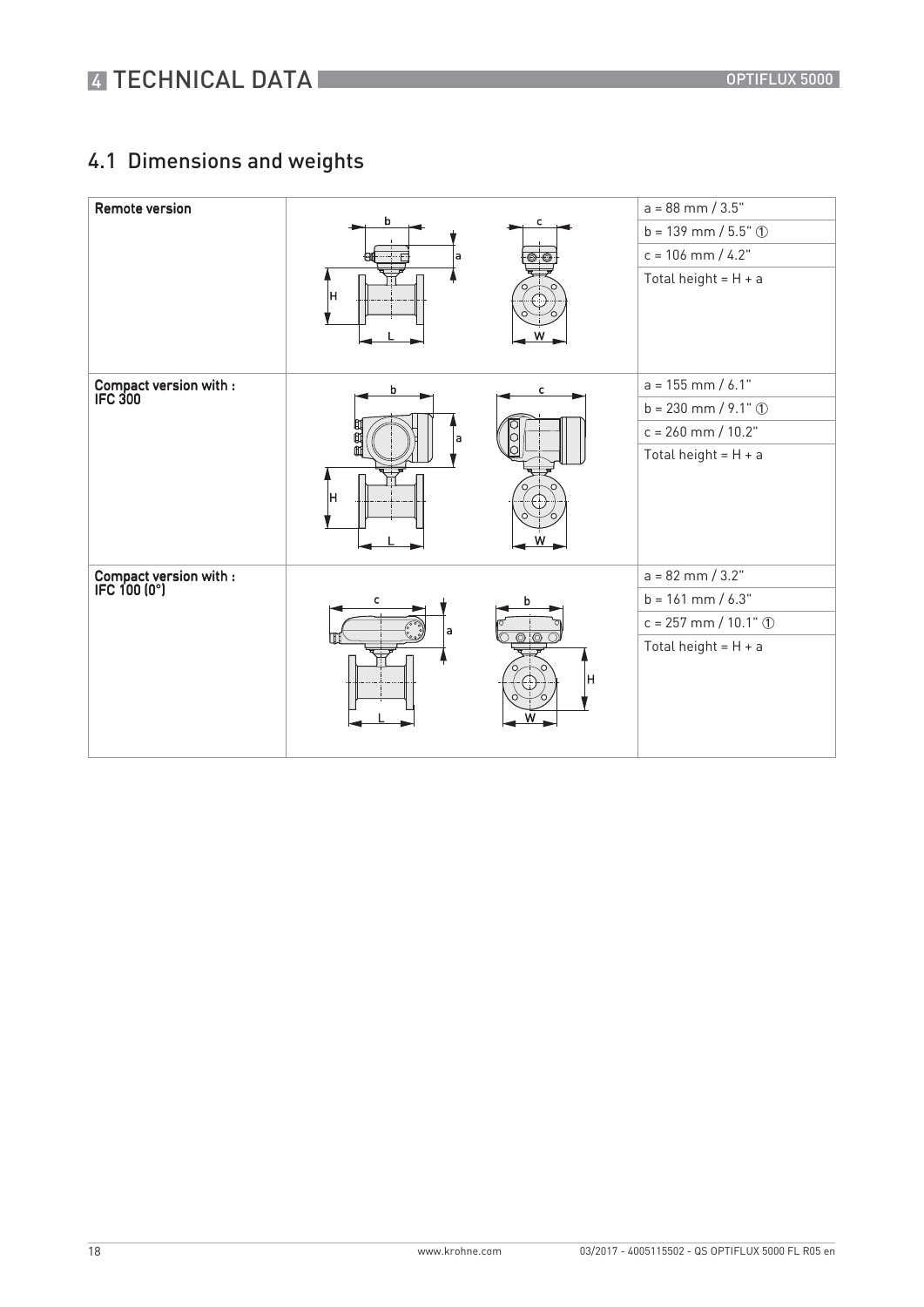

1 The value may vary depending on the used cable glands.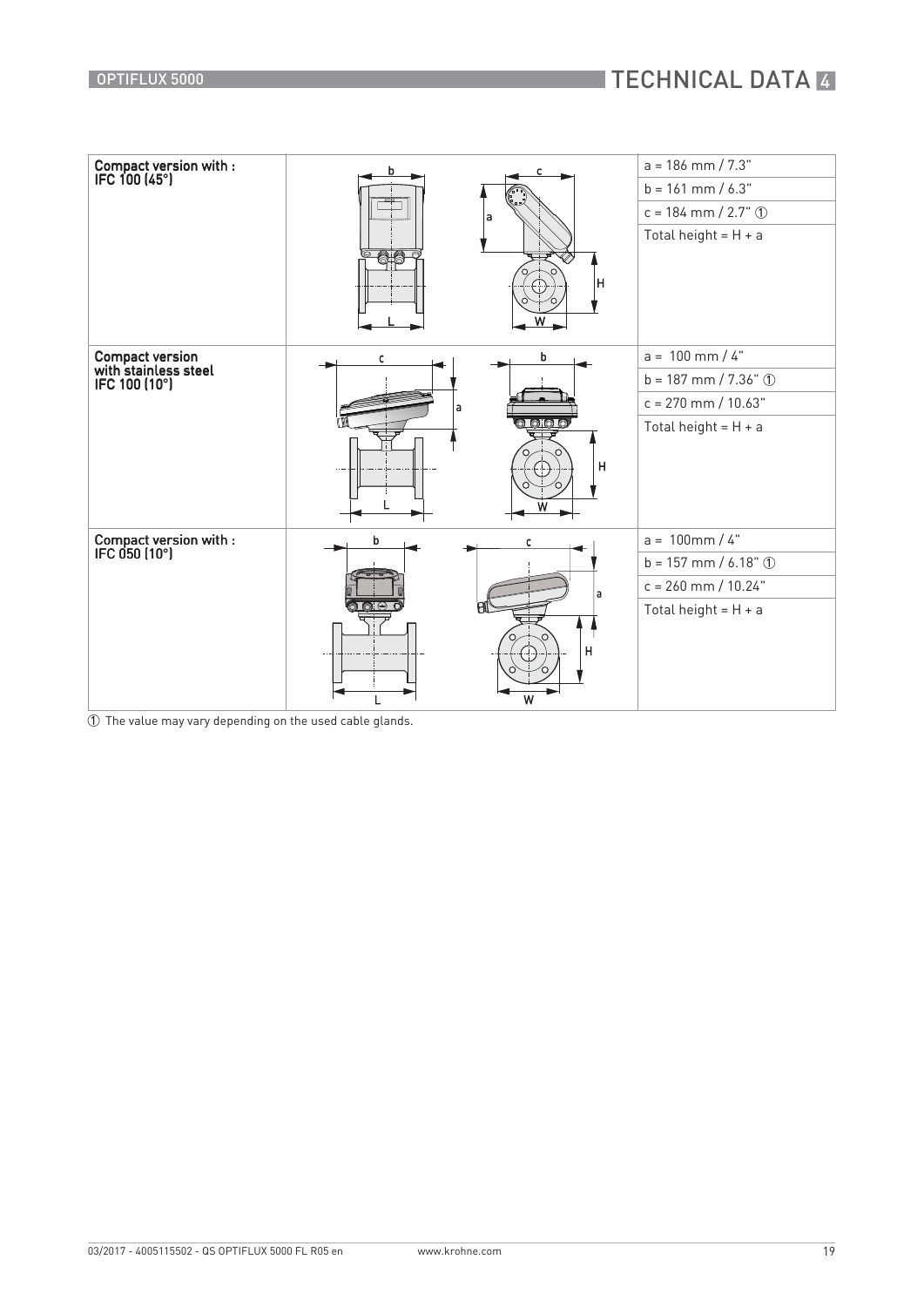## **4 TECHNICAL DATA**



#### Figure 4-1: Construction details

- 1 Detail ceramics / flange / gaskets, see options in following illustration
- 2 Length tolerances ( see table on following pages)
- 3 Gasket area



#### Figure 4-2: Details of gasket options

- 1 PTFE (white) sealing ring
- 2 Filled ( blue) PTFE sealing ring
- 3 DN150...300 / 6...12" ; optional spacer ring with gasket



#### INFORMATION!

- All data given in the following tables are based on standard versions of the flow sensor only.
- Especially for smaller nominal sizes of the flow sensor, the signal converter can be bigger than the flow sensor.
- Note that for other pressure ratings than mentioned, the dimensions may be different.
- For full information on signal converter dimensions see relevant documentation.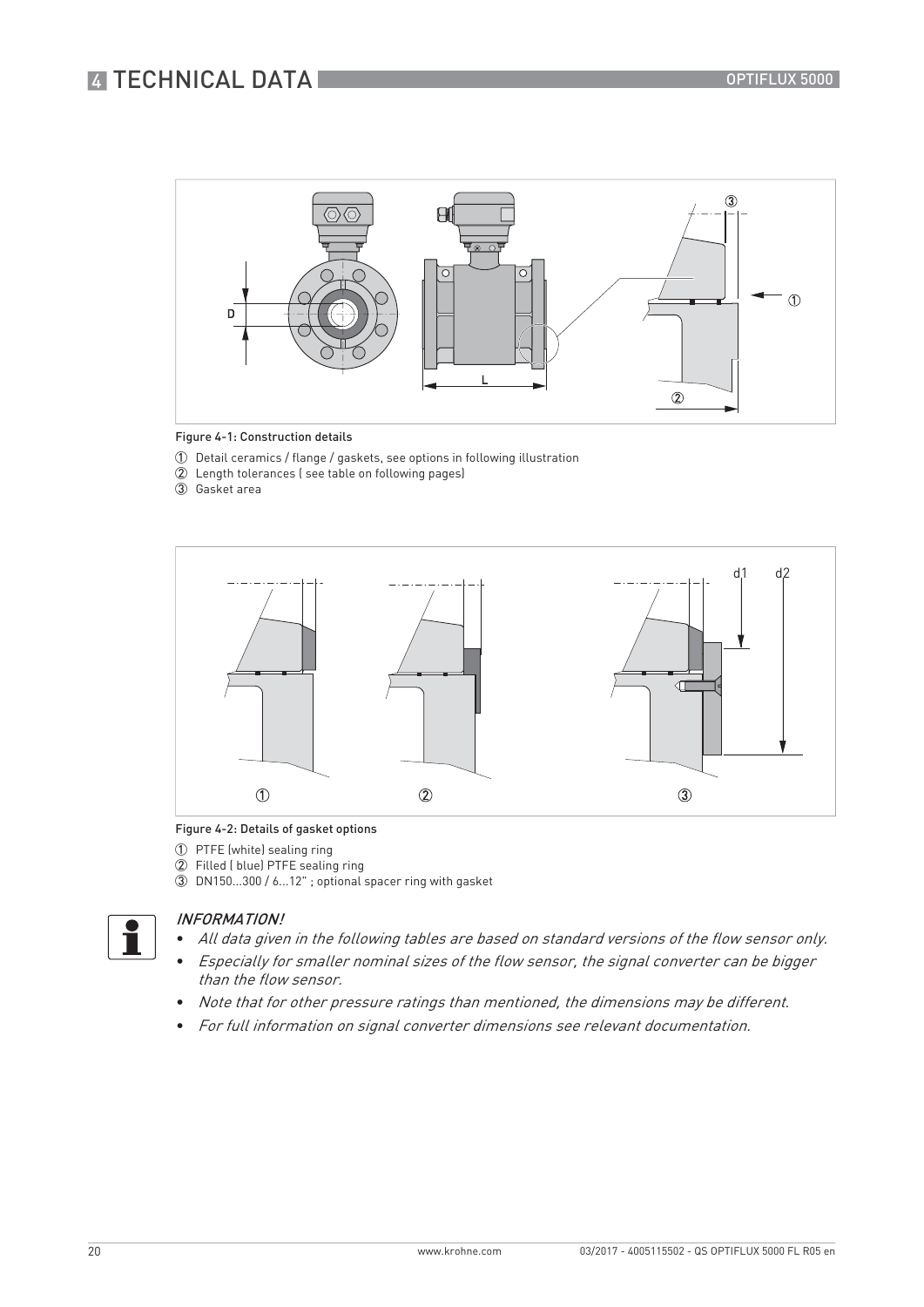| V. | 092<br>L |
|----|----------|
|----|----------|

| <b>Size</b> |            | Approx.        |     |     |     |                          |                          |             |
|-------------|------------|----------------|-----|-----|-----|--------------------------|--------------------------|-------------|
| <b>DN</b>   | ∗<br>$L +$ | tolerance      | Н   | W   | D   | Ød1                      | Ød2                      | weight [kg] |
| 15          | 150        | $\overline{A}$ | 127 | 95  | 12  | $\overline{\phantom{0}}$ | $\overline{\phantom{a}}$ | 3           |
| 25          | 150        | A              | 143 | 115 | 20  | $\overline{\phantom{a}}$ | $\overline{\phantom{a}}$ | 4           |
| 40          | 150        | $\overline{A}$ | 168 | 150 | 30  | $\overline{\phantom{a}}$ | $\overline{\phantom{a}}$ | 6           |
| 50          | 200        | A              | 184 | 165 | 40  | $\overline{\phantom{a}}$ | $\overline{\phantom{a}}$ | 9           |
| 80          | 200        | $\overline{A}$ | 217 | 200 | 60  | $\overline{\phantom{a}}$ | $\overline{\phantom{a}}$ | 15          |
| 100         | 250        | A              | 242 | 220 | 80  | $\overline{\phantom{a}}$ | $\overline{\phantom{a}}$ | 21          |
| 150         | 250        | B              | 355 | 283 | 150 | 150                      | 215                      | 37          |
| 200         | 300        | B              | 396 | 342 | 200 | 198                      | 270                      | 53          |
| 250         | 350        | B              | 458 | 395 | 250 | 250                      | 322                      | 87          |
| 300         | 450        | B              | 493 | 445 | 300 | 300                      | 375                      | 145         |



#### INFORMATION!  $L$  +  $^\ast$

- Add approximately 2 x 7.5 mm to L when using spacer rings ( option for DN150...300)
- Add approximately 2 x 1.45 mm to L when using filled blue PTFE gaskets ( optional)



### INFORMATION!

Tolerances A & B

- $A = +0.8 / -0.4$  mm  $(+0.031 / -0.016$  inches
- $B = +0.5 / -1.0$  mm  $(+0.02 / -0.04$  inches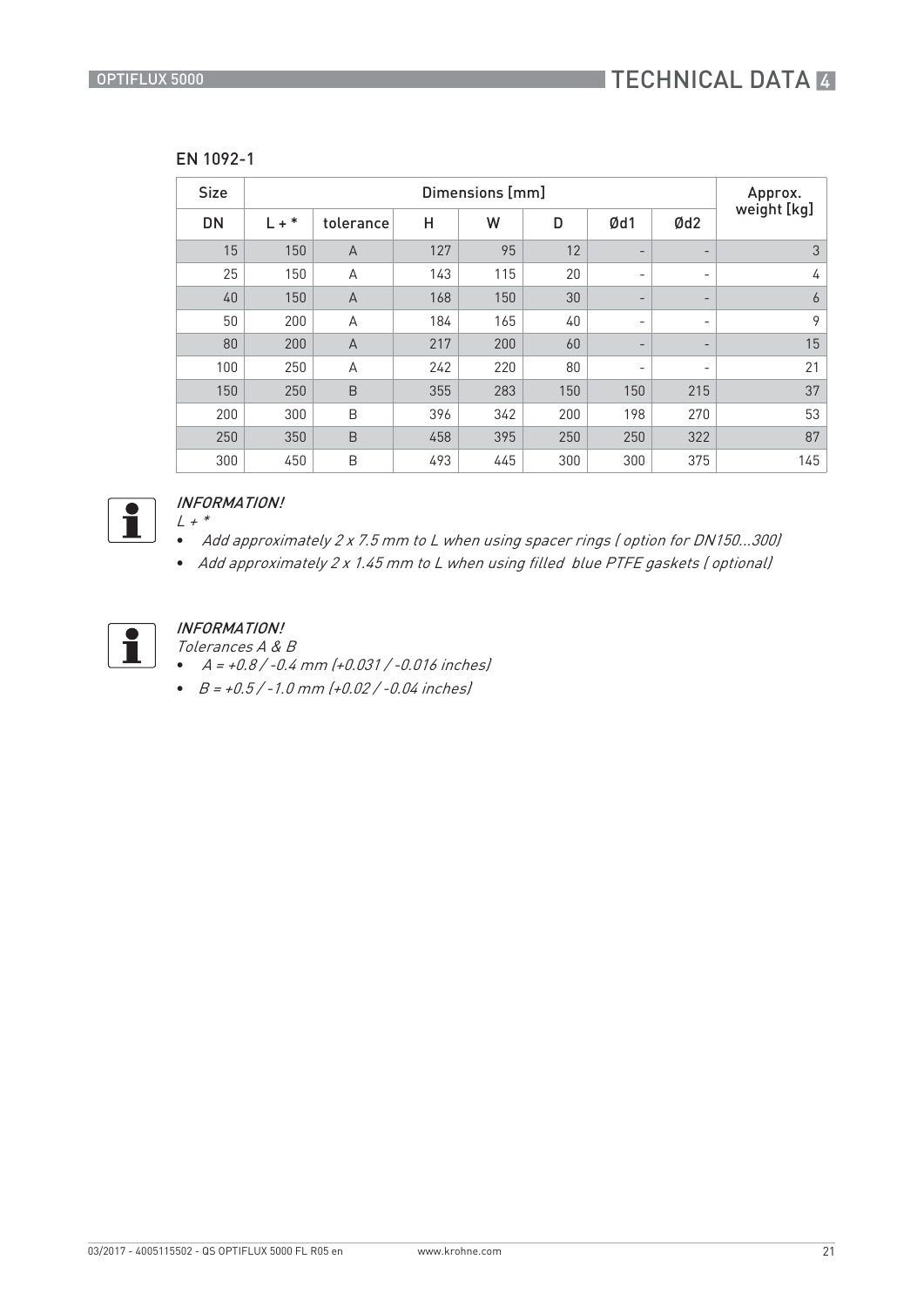## **4 TECHNICAL DATA**

### ASME B 16.5 150 lb

| <b>Size</b>      |         | Approx.        |       |                |       |                          |                          |             |
|------------------|---------|----------------|-------|----------------|-------|--------------------------|--------------------------|-------------|
| inch             | $L + *$ | tolerance      | н     | W              | D     | Ød1                      | Ød2                      | weight [lb] |
| 1 <sup>11</sup>  | 5.91    | $\overline{A}$ | 5.47  | 4.25           | 0.79  | $\overline{\phantom{a}}$ | -                        | 8.8         |
| $1\frac{1}{2}$ " | 5.91    | A              | 6.18  | 5              | 1.18  | $\overline{\phantom{a}}$ | $\overline{\phantom{a}}$ | 13.2        |
| 2"               | 7.87    | $\overline{A}$ | 6.89  | $\overline{6}$ | 1.57  | $\overline{\phantom{a}}$ | -                        | 19.8        |
| 3"               | 7.87    | A              | 8.39  | 7.5            | 2.36  | -                        | -                        | 33.1        |
| $4"$             | 9.84    | $\overline{A}$ | 9.65  | 9              | 3.15  | $\overline{\phantom{a}}$ | $\overline{\phantom{a}}$ | 46.3        |
| $6"$             | 9.84    | B              | 13.98 | 11             | 5.91  | 6.06                     | 8.46                     | 81.6        |
| 8"               | 11.81   | B              | 15.59 | 13.5           | 7.80  | 7.99                     | 10.63                    | 116.8       |
| 10"              | 13.78   | B              | 18.03 | 16             | 9.84  | 10.08                    | 12.68                    | 191.8       |
| 12"              | 17.72   | B              | 19.41 | 19             | 11.81 | 12.05                    | 14.76                    | 366         |

### ASME B 16.5 300 lb

| <b>Size</b>     |         |                                                   | Approx. |      |      |                          |                          |             |
|-----------------|---------|---------------------------------------------------|---------|------|------|--------------------------|--------------------------|-------------|
| inch            | $L + *$ | tolerance                                         | н       | W    | D    | Ød1                      | Ød <sub>2</sub>          | weight [lb] |
| $\frac{1}{2}$ " | 5.91    | A                                                 | 5.0     | 3.74 | 0.47 | $\overline{\phantom{0}}$ | $\overline{\phantom{0}}$ | 6.8         |
| 1.11            | 5.91    | А                                                 | 5.91    | 4.92 | 0.79 | $\overline{\phantom{0}}$ | $\overline{\phantom{0}}$ | 8.8         |
| 2"              | 7.87    | A                                                 | 7.20    | 6.50 | 1.57 | -                        | -                        | 22.9        |
| 3"              | 7.87    | А                                                 | 8.86    | 8.27 | 2.36 | $\overline{\phantom{0}}$ |                          | 40.6        |
|                 |         | $1\frac{1}{2}$ : not possible because of ASTM-NUT |         |      |      |                          |                          |             |



#### INFORMATION!  $L + *$

- Add approximately 2 x 0.3 " to L when using spacer rings ( option for 6"...12")
- Add approximately 2 x 0.055 " to L when using filled blue PTFE gaskets ( optional)



### INFORMATION!

Tolerances A & B

- $A = +0.8 / -0.4$  mm  $(+0.031 / -0.016$  inches
- $\bullet$   $B = +0.5 / -1.0$  mm  $(+0.02 / -0.04$  inches



#### CAUTION!

- Pressures at 20*°*C / 68*°*F.
- For higher temperatures, the pressure and temperature ratings are as per ASME B16.5.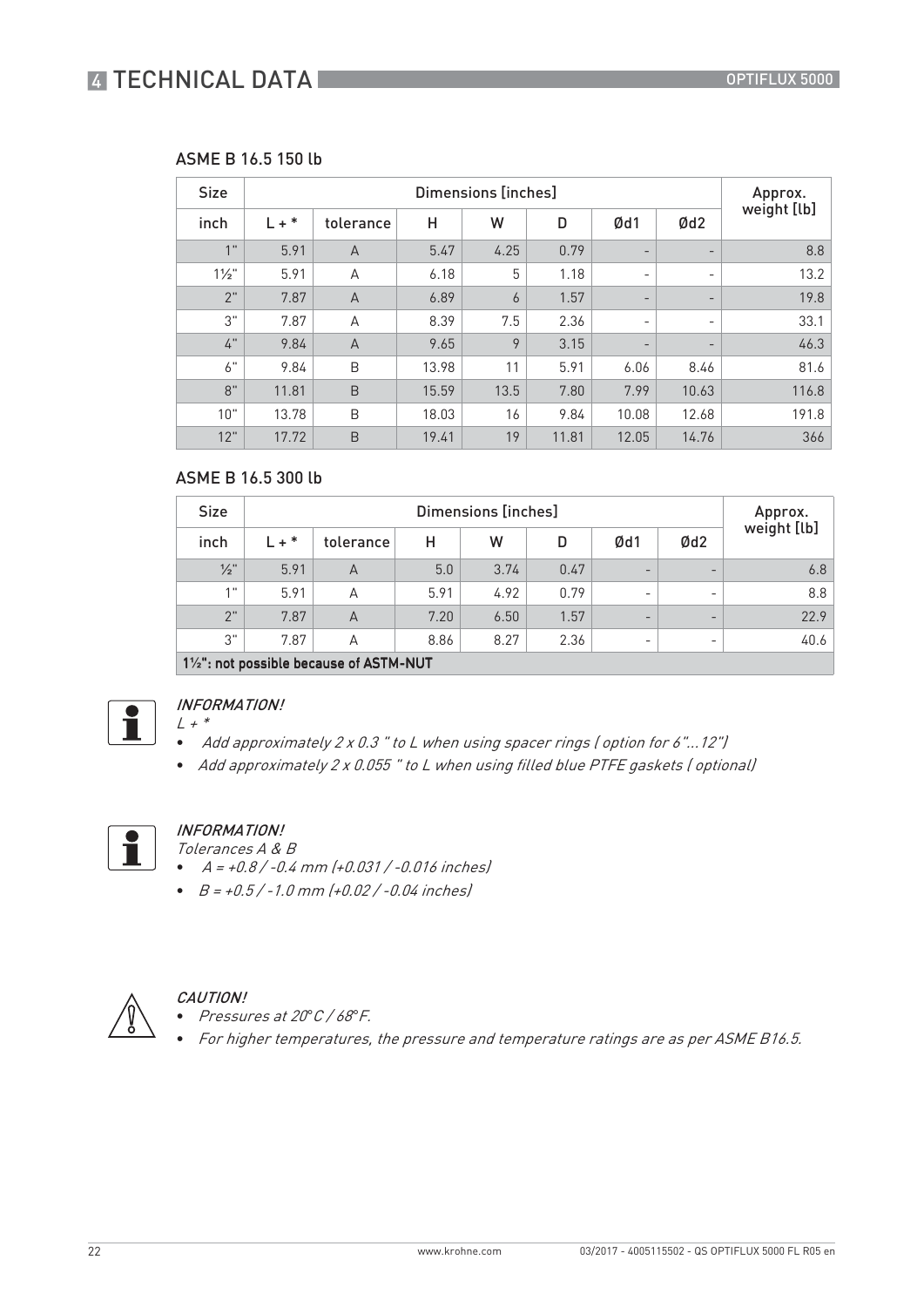## **NOTES 5**